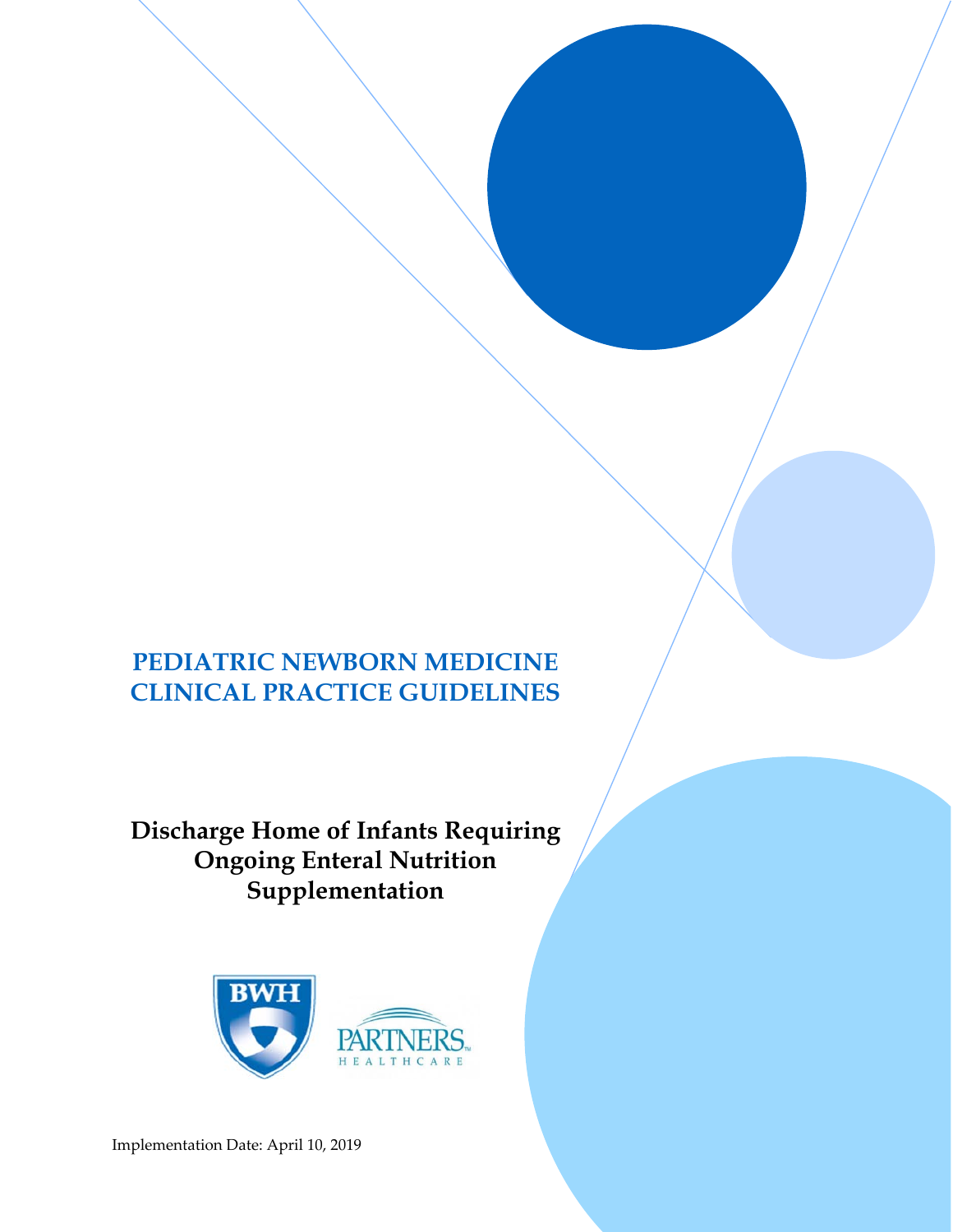

## **Clinical Practice Guideline: Discharge Home of Infants Requiring Ongoing Enteral Nutrition Supplementation**

#### **Points of emphasis/Primary changes in practice:**

This CPG is intended to guide feeding practices during an infant's transition to home period. Its focus is on the infant who is not fully orally fed (*per os*, PO) and who requires some ongoing gavage tube feeds (*per gavage*, PG). This includes nasogastric (NG) tube, gastrostomy (G) tube, and gastro-jejunal (GJ) tube feeding. Its creation was guided by the principles of evidencebased practice, individualized (cue-based) care, multi-disciplinary collaboration, and familycentered developmental care.

The working group consisted of representation from disciplines including: medicine (MDs and nurse practitioners), nursing (RNs), feeding therapy (SLP), nutrition (RDs), and care coordination.

#### **Rationale for change:**

This guideline was developed to assist in improving consistency of feeding approach and practice, discharge planning, and outpatient care coordination for infants who require enteral nutrition at the time of discharge. The goal is that implementation of this guideline will improve patient outcomes, parent confidence and competence in feeding their infant/s, and family satisfaction with their NICU care.

Also, see related Clinical Practice Guideline: "Feeding in the Weeks Leading up to Discharge".

**Questions? Please contact:**  Carmina Erdei, MD CErdei@bwh.harvard.edu

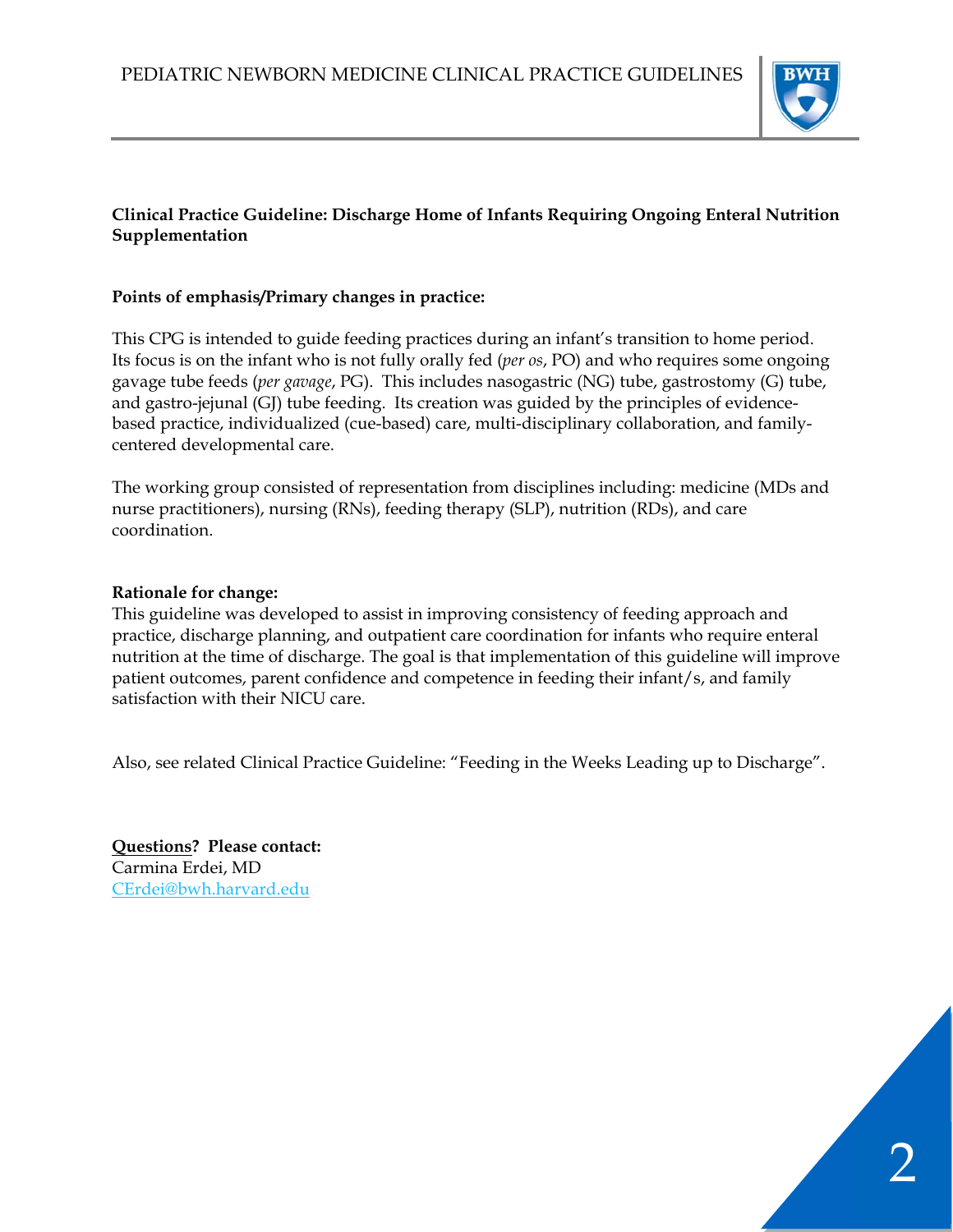

| <b>Clinical Guideline</b> | Discharge Home of Infants Requiring Ongoing Enteral Nutrition                                        |
|---------------------------|------------------------------------------------------------------------------------------------------|
| <b>Name</b>               | Supplementation                                                                                      |
| <b>Effective Date</b>     | April 10, 2019                                                                                       |
| <b>Revised Date</b>       |                                                                                                      |
| <b>Contact Person</b>     | Carmina Erdei, MD                                                                                    |
| <b>Approved By</b>        | <b>Clinical Practice Council</b><br>Department of Newborn Medicine<br>Department of Neonatal Nursing |
| <b>Keywords</b>           |                                                                                                      |

**This is a clinical practice guideline. While the guideline is useful in approaching the planning and discharge coordination for the infant requiring NG, G-tube, or GJ tube feedings supplementation, clinical judgment and / or new evidence may favor an alternative plan of care, the rationale for which should be documented in the medical record.** 

**I. Purpose:** The purpose of this clinical practice guideline is to establish standard practices for the care of infants who are not fully orally fed (*per os*, PO) and who require some ongoing gavage tube feeds (*per gavage*, PG) at the time they are otherwise medically stable and ready to transition to home. These guidelines have been developed to ensure that infants receive consistent and optimal care for management of PO feeding difficulties, discharge planning, and coordination of outpatient follow-up with the appropriate disciplines and teams.

**II.** All CPGs will rely on the NICU Nursing Standards of Care. All relevant nursing PPGs are listed below.

# **III. Guideline**

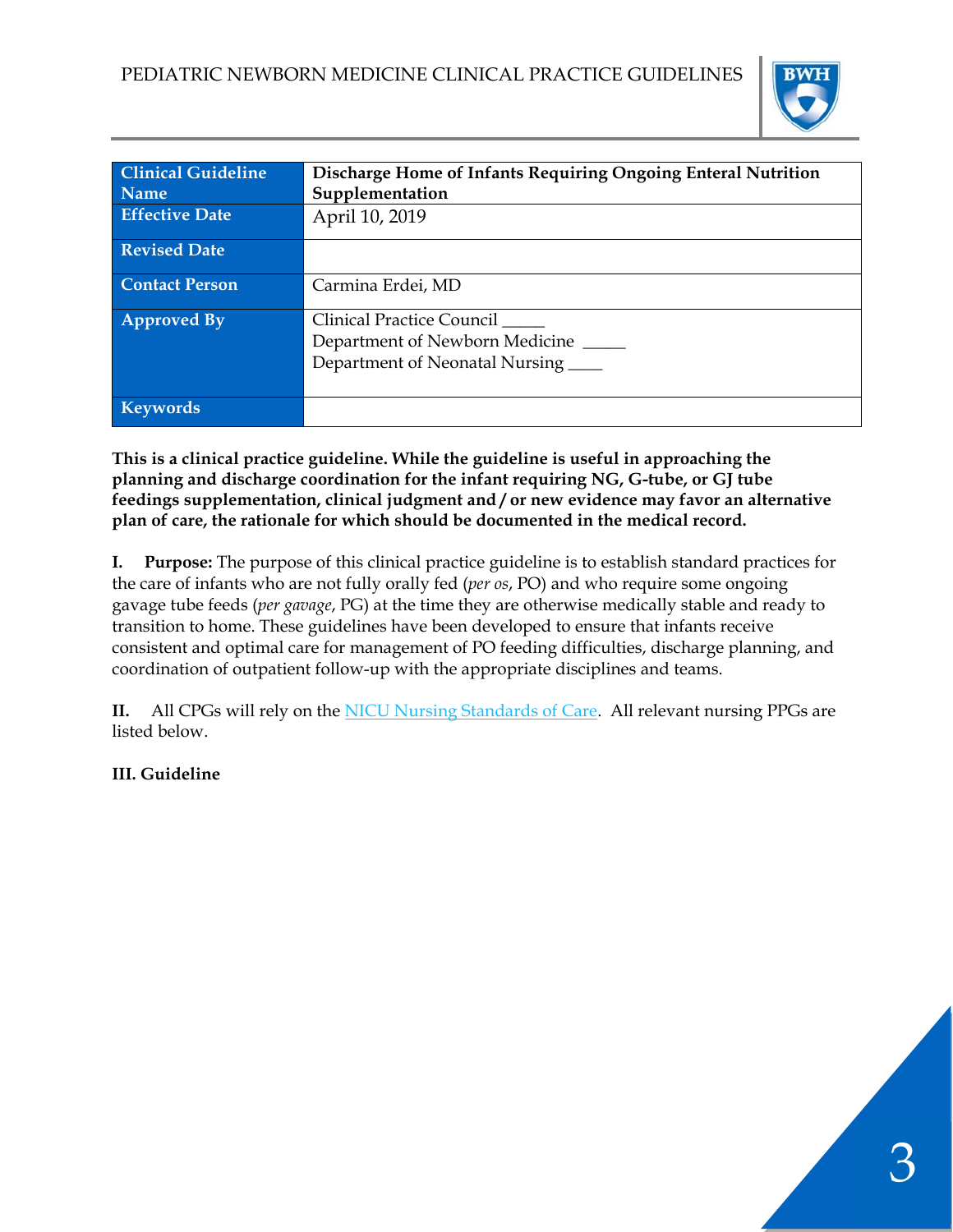

# **I. Background**

Discharge of a high-risk infant from the Neonatal Intensive Care Unit (NICU) is dependent on several key considerations, including: infant medical and physiological stability, adequate growth, appropriate family education and training, and coordination of care with adequate outpatient follow-up in place (1). Historically, convalescent infants who continued to require PG feeds to meet their nutritional requirements would continue be cared for in the NICU, a step-down special care nursery, or in a pediatric hospital or rehabilitation facility. However, there is now a growing focus on transitioning infants home as soon as they are medically and physiologically stable, to minimize parent-child separation and support optimal neurodevelopmental progress in the home environment. Hence, consideration is being given to transitioning to home otherwise medically and physiologically stable infants with a PG-tube in situ, to allow further maturation of feeding development in the home vs hospital setting.

The purpose of this clinical practice guideline is to assist a multidisciplinary clinical team to:

- 1) identify the optimal candidates that could benefit from discharge home with PG feeding supplementation
- 2) complete necessary pre-discharge arrangements
- 3) complete family education and training
- 4) arrange for outpatient care coordination necessary to address the medical and developmental needs of the infant and family post-NICU discharge.

As per American Academy of Pediatrics (AAP) policy statement (1), when planning the discharge of a medically complex (often former preterm) infant, the following criteria must be met prior to discharge:

(a) the infant is otherwise physiologically stable and medically ready for discharge;

(b) an active program of parental involvement and preparation for care of the infant at home is completed;

(c) arrangements for health care after discharge have been made by a physician or other health care professional who is knowledgeable about the care and needs of high-risk infants post discharge;

(d) follow-up with an organized program of tracking and surveillance to monitor growth and development post discharge is in place.

With regards to PG feeds, a decision must be made prior to discharge regarding whether it is most appropriate and suitable for the infant and family to transition to home with a temporary gavage tube (e.g. NG-tube) or whether to consider a surgical gavage tube (e.g. gastrostomy/ Gtube or gastro-jejunal/ GJ- tube). While both options (temporary and surgical enteral feeding tube) entail benefits and risks, there is no available high-quality evidence in the literature to guide practice (i.e. there are no randomized controlled trials), nor are there clearly delineated national guidelines to indicate which patients are best suited for each option.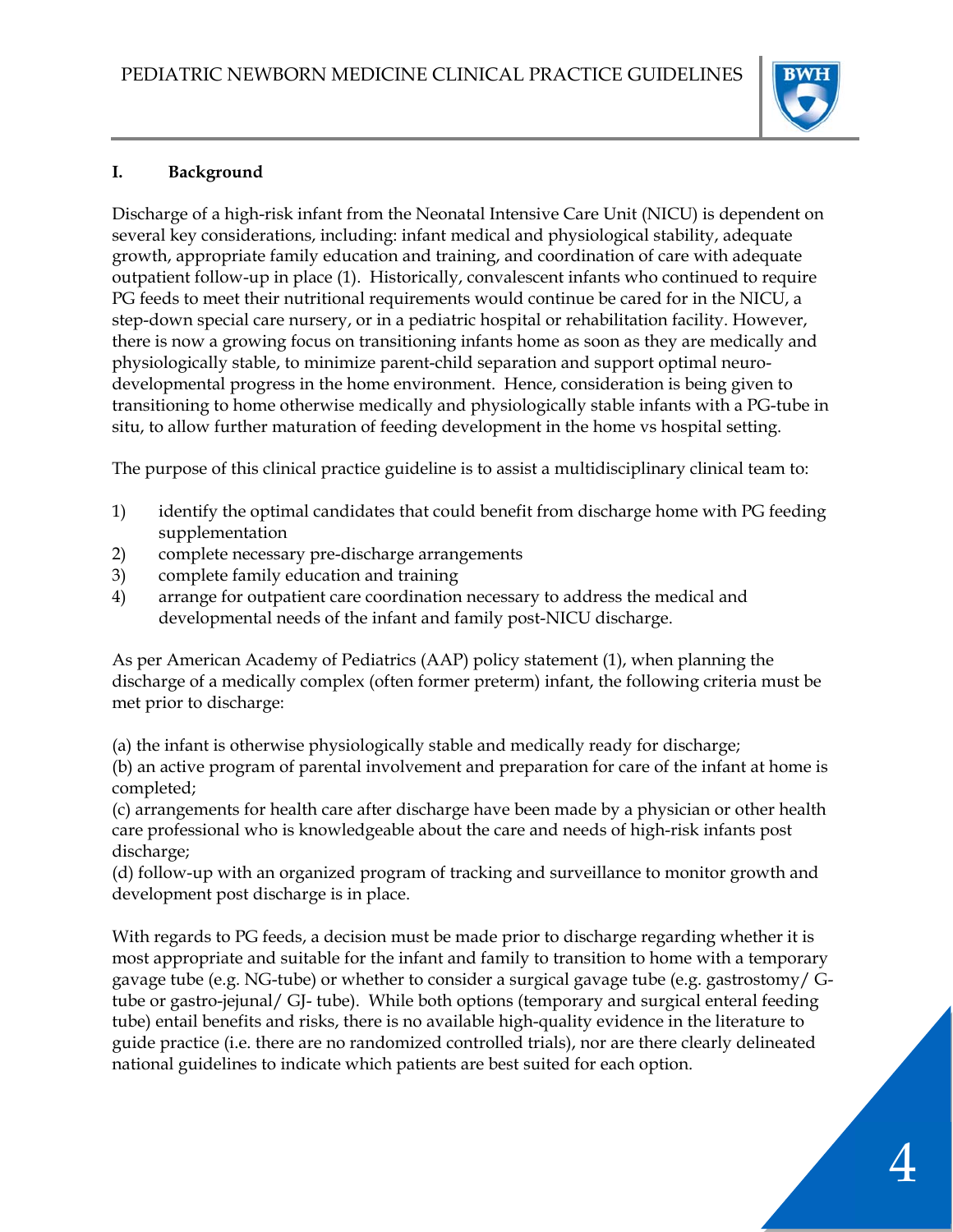

NG-tube feeds involve the gavage tube being taped to the face. The tube is passed through the nose, on though the pharynx and esophagus, and into the stomach. Data supporting the safety of discharge home with NG-tube feeding supplementation is currently limited and based on observational, small studies (2, 3, 4). Potential safety concerns include the NG-tube becoming dislodged and feeds being delivered into the airway/lungs vs gut, or the tube coming out all together and the infant not receiving the required volume of fluid and nutrition until the NG tube is able to be safely replaced. In general, NG-tube supplementation is the preferred option for anticipated short-term feeding supplementation, as prolonged need for nasogastric tube feedings is associated with altered oral sensitivity and feeding aversion in infants and children  $(5, 6)$ .

G- or GJ-tube feeds involve the enteral tube being surgically inserted into the stomach via the abdominal wall. In most cases, a low-profile button device is placed, to which a feeding tube is connected for each feed. A GJ-tube is placed in cases where the infant has demonstrated they cannot tolerate feeds directly into the stomach, and an extension is used to deliver continuous feeds into the small intestines (also referred to as post-pyloric feeds). Feedings via a gastrostomy tube appear more suitable for infants anticipated to require enteral supplementation for a period of time longer than several weeks to months. Downsides of this option include exposure to anesthesia and surgery in infancy. Some studies have suggested potential for more post-discharge complications, emergency room visits, and utilization of health care services post-discharge in children who have a G-tube vs NG-tube in situ (7), though it is recognized that children who receive G-tubes generally have a more medically-complex history (8-10). In the BWH NICU, we consider the expected need for tube feeding for greater than 3 months corrected age to justify consideration of a surgical gavage tube placement for supplementation of PO feedings.

## **II. Multidisciplinary approach of feeding difficulties in the infant nearing readiness for transition to home**

Staff and families should anticipate that most former preterm infants will take most of their feeding quota PO by around 38 weeks' postmenstrual age (PMA).

# Stage 1)

A pre-discharge family meeting/ discussion should occur by 38 weeks PMA.

- o If infant is taking ≥ 50% quota PO with steady improvement: discuss discharge planning and outpatient follow-up.
- o If infant is taking <50% PO and trajectory of % PO progress is slow: discuss options for discharge planning, including possibility of PG tube feedings at home (via NG-tube or Gtube).
- o If there are concerns (clinical signs or symptoms) of aspiration, consider MBS, per SLP team recommendations.
- o If there are concerns regarding gastro-esophageal reflux (GERD) or feed intolerance that is thought to interfere with ability to make PO progress, consider BCH GI consult.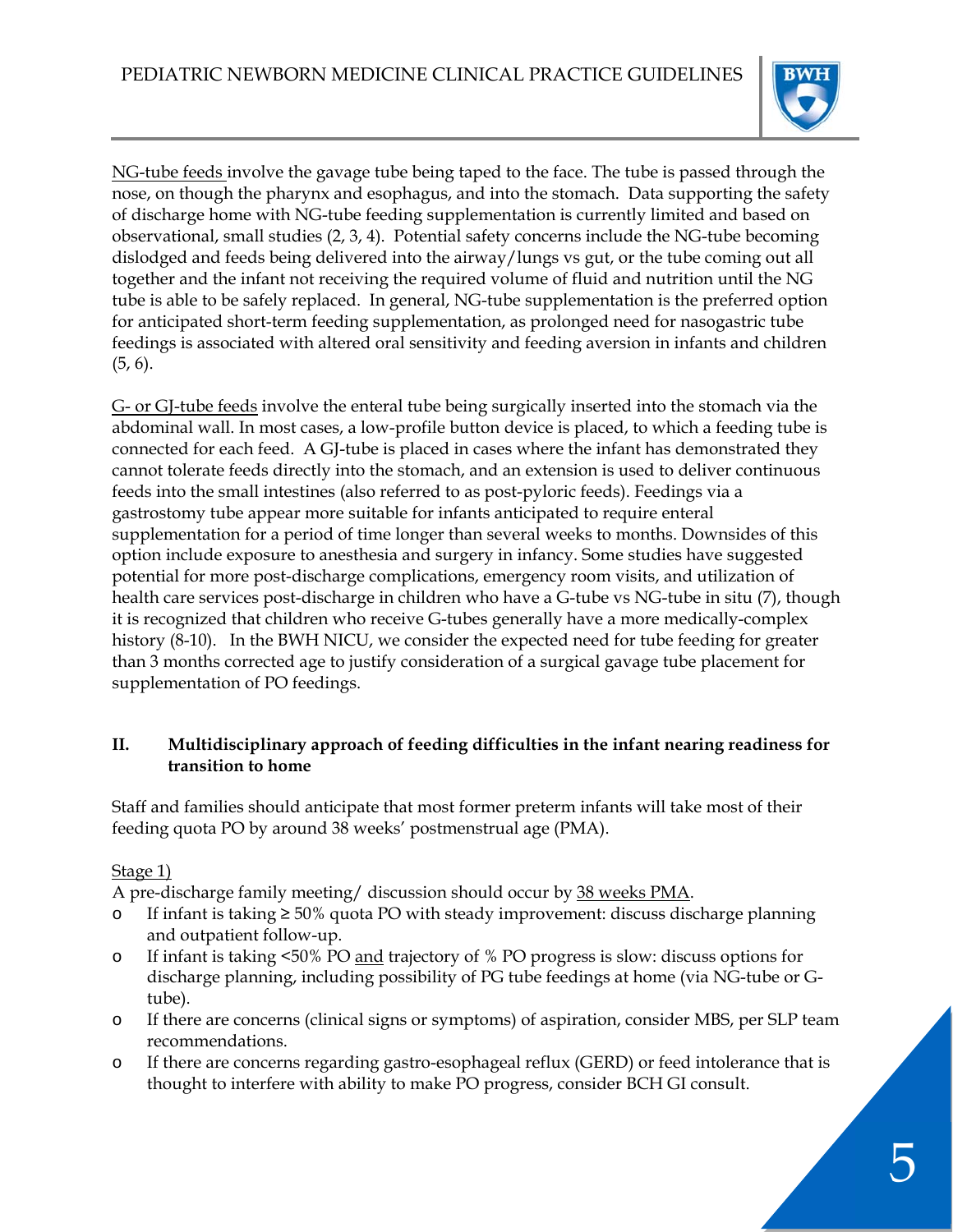

## Stage 2)

If infant is unable to take all or the majority of feeds PO by approximately 40 weeks PMA:

- NICU multidisciplinary team (MD, NP/ PA, RN, feeding therapist,  $+/-$  nutritionist) should reconvene to review case
- o If there are concerns (signs/ symptoms) regarding aspiration, consider MBS (initial/ repeat), per SLP recommendations
- o Initiate BCH GI consult, if this hasn't already occurred
	- o NICU medical team will page BCH TUBE team (BCH contact clinicians are tube team NPs, who typically cover the pager), discuss rationale for consult, and provide BCH team with initial pertinent history and hospital course information.
	- o This step should occur *even if a general GI consult is already in place* for a specific GI problem (such as GERD or feeding intolerance), as BCH TUBE team will be the liaison for gavage tube teaching and scheduling multidisciplinary outpatient appointments with the appropriate clinicians.
	- o NICU medical team (MD, NP/ PA) to schedule second family meeting/ discussion to determine if infant is candidate for discharge home with NG-tube vs G-tube feeds. This discussion should be multidisciplinary and include:
		- o NICU RN, feeding therapist, +/- nutritionist as appropriate
		- o BCH GI consult (TUBE team)
	- o BWH-BCH communication: once multidisciplinary team agrees on discharge plan with BCH GI TUBE team, the logistical scheduling of outpatient follow-up can be arranged via email with the following considerations:
		- BCH contact clinicians are GI TUBE nurse practitioners
		- BWH contact clinicians are SLP team
		- All communications should include the full clinical team involved in the case (attending, NP/PA, SLP, dietitian) to allow for multidisciplinary coordination of care

Possible outcomes at this stage:

- 1) If infant requires more time in hospital for optimization of medical/ feeding strategies (and/or maturation of feeding coordination):
	- Strategies should be implemented, as appropriate, with a clear definition of timeline to reassess progress (typically 1-2 weeks for each stage or feeding modification).
	- Subsequently, please proceed to **Stage 3**.
- 2) If infant is a candidate for discharge home with NG-tube feeding supplementation per multidisciplinary group decision:
	- Ensure that infant/family meet criteria for qualification for discharge home with NG-tube feeds (outlined under **Stage 3** section)
	- NICU medical team will write all necessary prescriptions for medical equipment.
	- BCH GI TUBE RN will meet with family for teaching/ education.
	- BCH GI TUBE RN and NICU feeding therapist will confirm necessary followup appointments have been scheduled.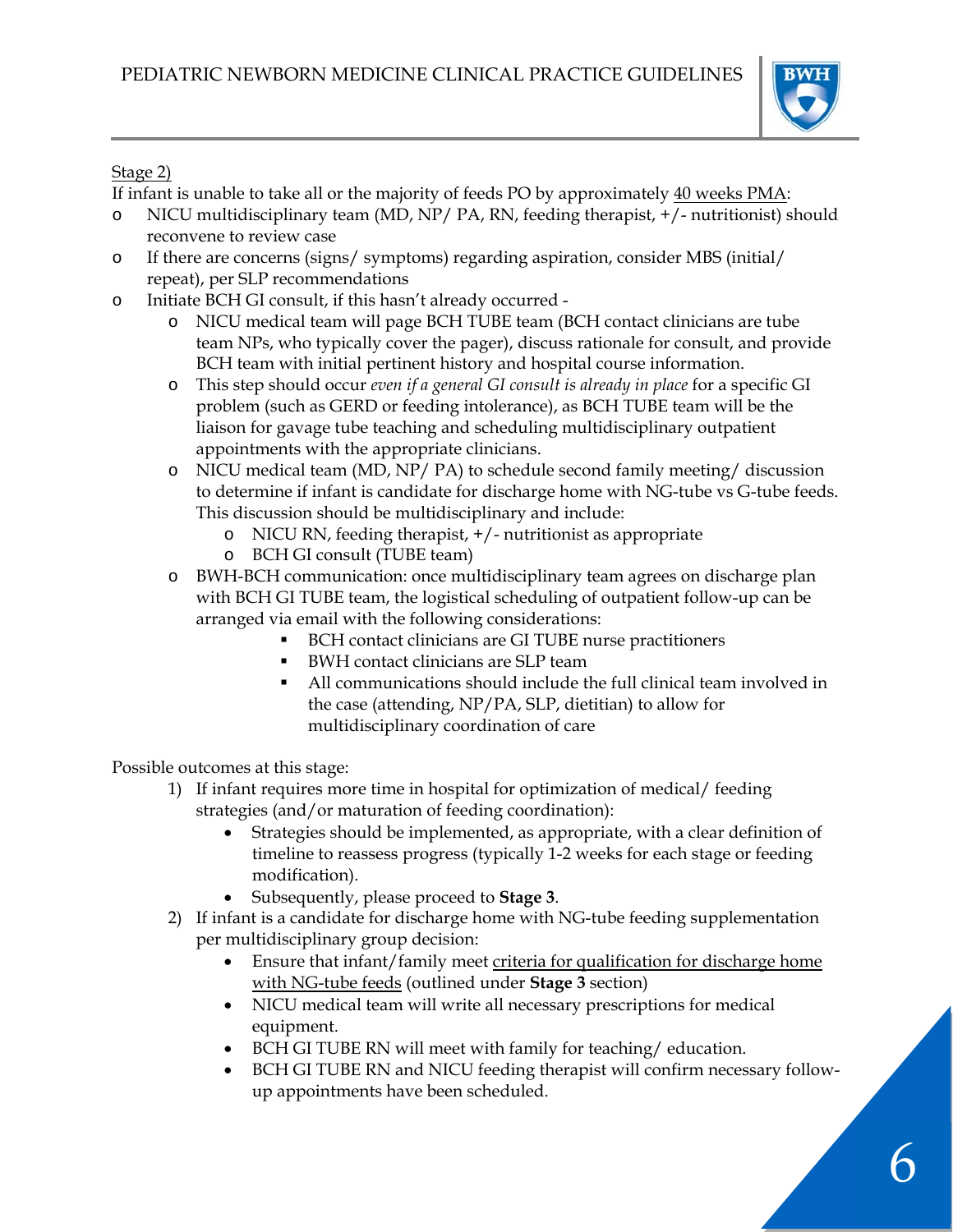

7

- NICU RN champion will also meet with family for specifics of teaching/ education/ equipment use.
- NICU care-coordination will facilitate ordering of appropriate necessary supplies.
- 3) If infant is a candidate for discharge home with G-tube feeding supplementation per multidisciplinary group decision:
	- Ensure that infant/family meet criteria for qualification for discharge home with G-tube feeds (outlined under **Stage 3** section).
	- Consult BCH Surgery team for assessment and scheduling of procedure.
	- NICU medical team will write all necessary prescriptions for medical equipment.
	- BCH GI TUBE RN will meet with family for teaching/education.
	- BCH GI TUBE RN and NICU feeding therapist will confirm necessary followup appointments have been scheduled.
	- NICU RN champion will also meet with family for specifics of teaching/education/ equipment use.
	- NICU care-coordination will facilitate ordering of appropriate necessary supplies.

# **Stage 3**

If infant is unable to take 100% of feed quota PO by 42-44 weeks PMA *and* infant is physiologically and medically stable - with slow feeding progress being only reason infant is in NICU (i.e. infant not having apnea, bradycardia, or oxygen desaturation events, or another medical problem that requires inpatient stay), consider preparation for discharge home with enteral tube feeds supplementation.

- Criteria for qualification for discharge home with NG-tube feeds
	- Infant is able to take approximately 40-50% PO. This criteria is suggested in order to minimize risk of dehydration and/or need for emergency department (ED) visits should the NG-tube become dislodged outside of regular BCH GI clinic hours. This criteria is especially important in cases where parents are not trained/ able to achieve competency in replacing NG-tube.
	- Family is in agreement with discharge plan and has favorable support in place to be able to sustain management of the NG-tube at home. This involves ability to go to outpatient GI clinic/ closest ED in case of dislodgement per GI provider advice, +/ ability and desire to undergo training to place NG-tube themselves (which typically takes  $\sim$  3 outpatient appointments with BCH GI clinic)
	- Family is able to spend sufficient time (recommend at least 1 day, including overnight if feasible) in the hospital pre-discharge and demonstrate competence in feeding their infant (PO and per enteral tube as applicable)
	- Infant's primary care physician (PCP) is involved in the discussion, and agrees with outpatient follow-up and contingency plan for how to replace NG-tube should it become dislodged after NICU discharge.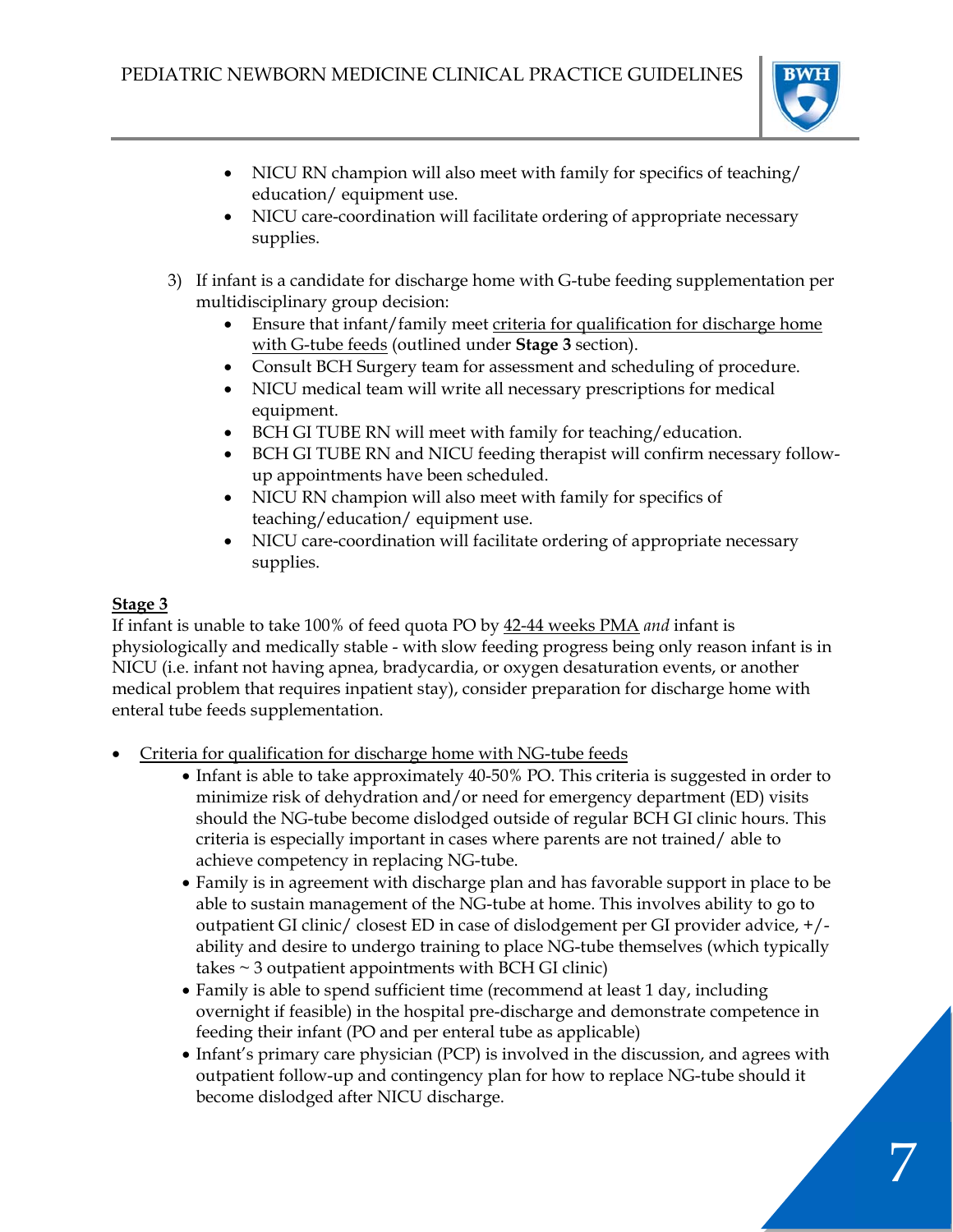

- Outpatient GI RN appointment scheduled, as well as appointments with multidisciplinary support team (GI, RDN, feeding therapy).
- A safe PO feed plan is in place (i.e. family has received instruction and demonstrated competency on which equipment, position, strategies, and liquid consistency is required for infant to feed safely).
- Follow-up steps:
	- BWH medical team will write all necessary prescriptions for medical equipment
	- BCH GI TUBE RN will meet with family for teaching/education
	- BWH RN champion will also meet with family for specifics of teaching/education/ equipment use
	- BWH care coordination will facilitate ordering of appropriate necessary supplies
- Criteria for eligibility for discharge home with G-tube (or GJ-tube, where necessary)
	- $\bullet$  Infant is taking consistently < 50% PO with stagnant pattern/progress.
	- Infant has documented high aspiration risk.
	- Family does not wish for, or is unable to sustain contingency planning required for discharge home with NG-tube.
	- Family is in agreement with G-tube placement.
	- Family is able to spend sufficient time (recommend at least 1 shift) in the hospital pre-discharge and demonstrate competence in feeding their infant (PO and per enteral tube as applicable)
	- Safe PO feed plan is in place (i.e. family has received instruction on which equipment, position, strategies, and liquid consistency is required for infant to feed safely)
	- NICU Medical team, GI consult team, and Surgery consult teams all in agreement

**Ultimately, the decision for discharge home an infant with enteral tube feeds supplementation, and the type of enteral tube utilized should align with the family goals and values, and should occur once a safe feeding plan is in place, and a reasonable contingency and follow-up plan is formulated and collectively agreed upon by the inpatient clinical team, pediatrician, and family.** 

Alternatively, if neither of the options above for discharge home with enteral tube supplementation are appropriate and/or preferable to the family, transfer to a step-down nursery (e.g. level II special care nursery close to family home) or pediatric hospital/ rehabilitation facility should be considered for longer-term inpatient management of feeding difficulties.

Of note:

 NICU Medical team (attending physicians and NP/ PAs) should make every effort to coordinate multidisciplinary meeting with BCH TUBE team, a joint review of the case, and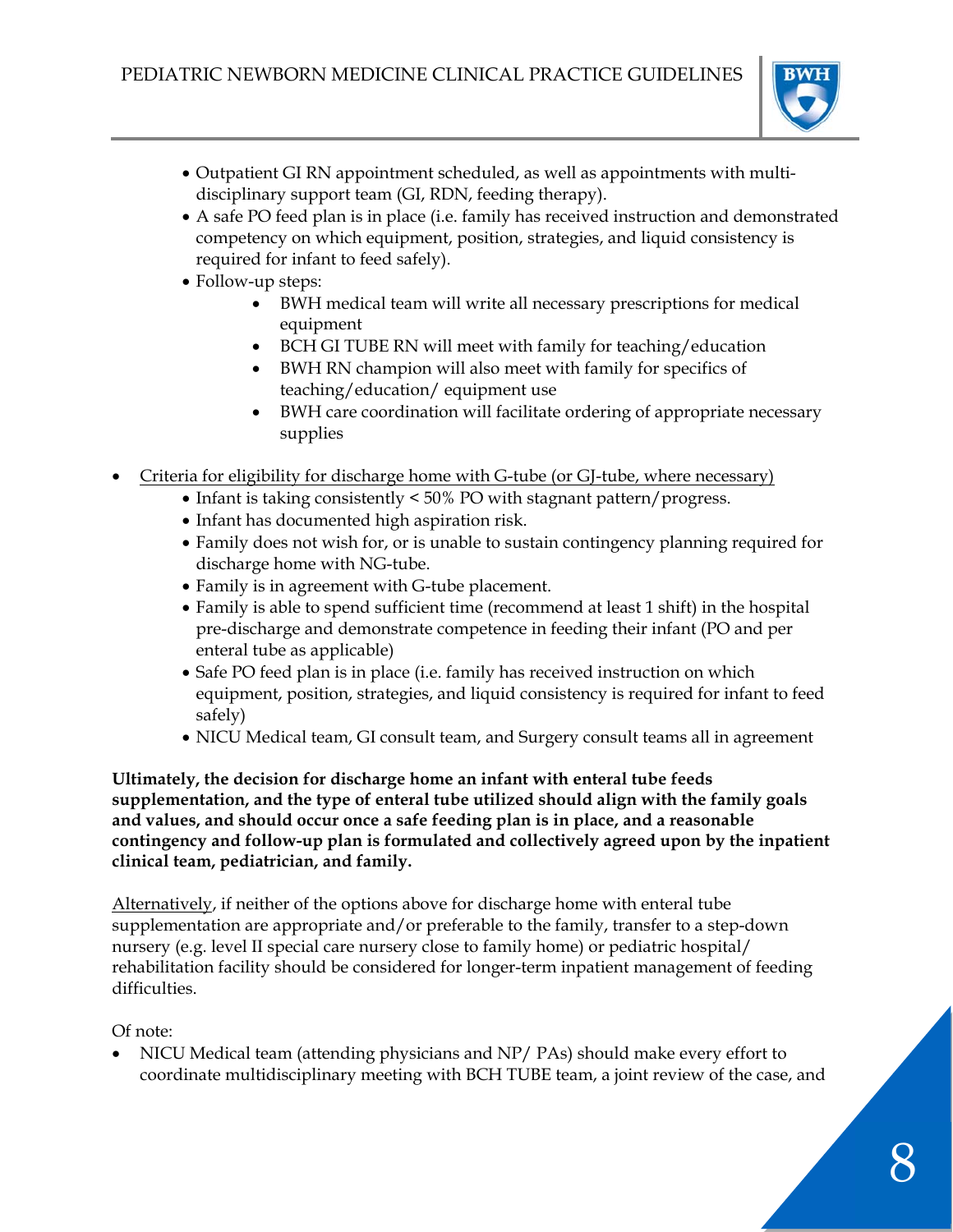

formulation of a mutually agreed plan before offering recommendations to family. Meeting should include NICU RN, feeding therapist, and dietitian.

 BCH consultation notes are expected to be available in the baby's BWH medical record for review, to facilitate implementation of recommendations in a timely manner.

## **III. Outpatient GI follow-up multi-disciplinary programs to consider**

Planning:

Appropriate outpatient multi-disciplinary follow-up should be discussed in NICU multidisciplinary discharge planning rounds, and agreed upon between NICU medical, nursing, feeding therapy, dietetics, and other relevant disciplines involved.

NICU medical teams are also encouraged to review plans for outpatient follow-up with BCH GI consultant (by paging TUBE team, as per instructions below) for guidance.

- BCH point persons for outpatient care coordination are the TUBE team NPs, who will facilitate appointments in one of the programs below.
- NICU point persons for outpatient care coordination are the NICU feeding therapists (SLPs), who will facilitate email communications with BCH TUBE team, while including all pertinent NICU clinicians in all communications.
- Of note: For patients estimated to go home with NG-tube supplementation, please page TUBE pager at BCH assist in coordination of care (even if patient has a prior general GI consult).

To directly page 'TUBE' consult team pager: Call 617-355-7243

 $\rightarrow$  Then enter pager ID (8823 = TUBE) then #  $\rightarrow$  then enter call back number then #

Outpatient Programs Available:

#### BCH Growth/Nutrition Program (GNP)

- Team:
	- o Gastroenterologist (physician)
	- o Speech- language pathologist (feeding therapist)
	- o Registered dietitian
	- o Feeding psychologist
	- o Social worker
- Target Population: patients with feeding and growth issues, patients going home with enteral (NG or G-) tube feeds
- Administrator: Barbara Sargent Barbara.Sargent@childrens.harvard.edu
- NP: Kathleen Carr Kathleen.Carr@childrens.harvard.edu
- Phone: 617-355-7713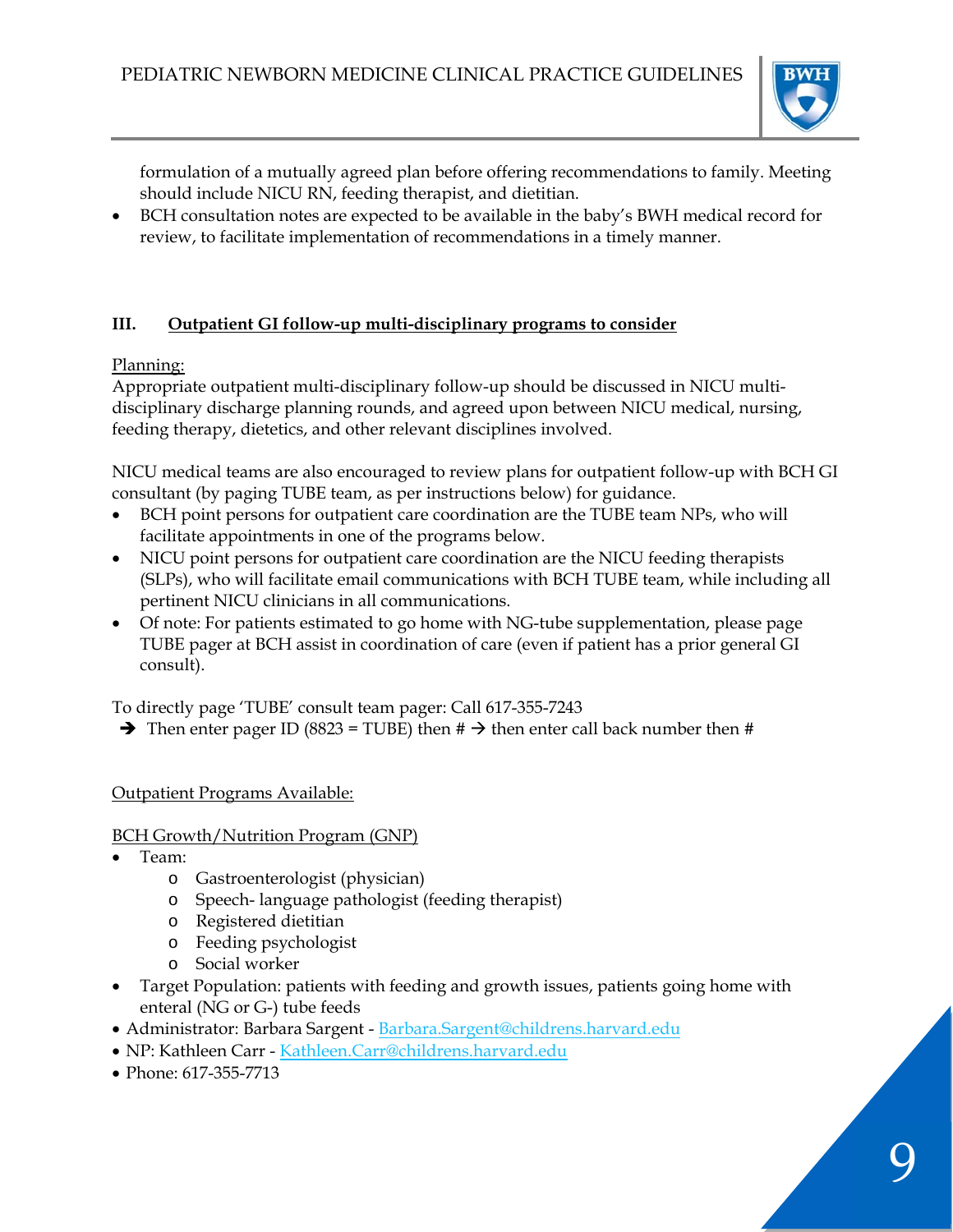

## BCH Aerodigestive Clinic (ADC)

- Team:
	- o Pulmonologist (physician)
	- o Gastroenterologist (physician)
	- o Speech- language pathologist (feeding therapist)
	- o Registered dietitian (select visits)
	- o Otorhinolaryngologist (physician select visits)
- Target Population: patients with moderate-severe BPD, aspiration, feeding disorders
- Of note, nutrition is not present at each visit in ADC so if growth failure concerns needing close follow-up, specifically discuss this need with GI consult team.
	- o As an alternative to ADC, team can consider referral to GNP and BPD clinic (CHILD) for patients with growth failure.
- Administrators: Alana Beaudreault Alana. Beaudreault@childrens. harvard. edu and Nairet Olivo - Nairet.Olivo@childrens.harvard.edu
- Phone: 617-355-0897

# MGH Pediatric Multidisciplinary Feeding Team

- Team:
	- o Gastroenterology (physicians: Lauren Fiechtner MD, Victoria Martin MD)
	- o Speech- language pathologist (feeding therapist)
	- o Registered dietitian
	- o Feeding psychologist
- Target Population: patients with feeding and growth issues (equivalent to GNP at BCH)
- Administrator: Quantresa Goods QGoods@partners.org
- Phone: 617-724-0770

Note:

- It is preferable for infants who are discharged from the NICU on PG feeds to be referred to a multi-disciplinary team, for optimal inter-disciplinary coordination of care.
- However, it is acknowledged that there are cases where the distance of the family's home from a major children's hospital and/or their insurance makes this option prohibitive.
- In these cases, infant may be referred to the various follow-up providers required (generally GI and feeding therapy as a minimum) as separate visits. Wherever possible, these providers should be based in the same service/health care system, so that virtual multidisciplinary care coordination can occur.